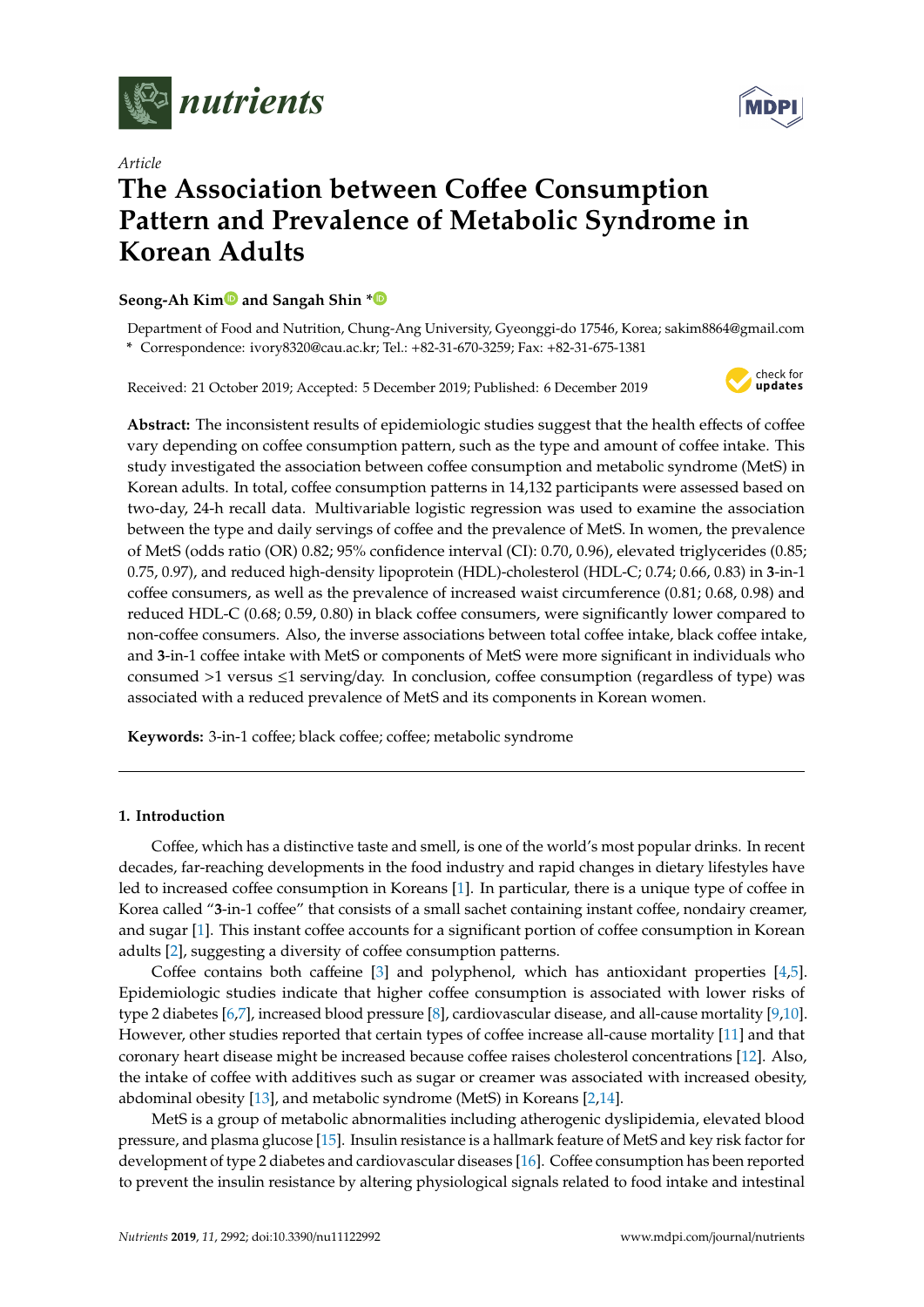hormone secretion [\[17\]](#page-10-16). In particular, polyphenols in coffee such as chlorogenic acids (CGAs) reduce intestinal glucose absorption, resulting in reduced glucose-dependent insulinotropic polypeptide (GIP) and increased glucagon-like peptide 1 (GLP-1) levels, which can improve insulin sensitivity [\[17\]](#page-10-16). However, there have been conflicting evidence supporting that caffeine in coffee mediates its negative effects on glucose tolerance via adenosine receptor antagonism and epinephrine secretion [\[18](#page-10-17)[,19\]](#page-11-0) Also, coffee consumption was associated with circulating levels of leptin and ghrelin, which are peptides that regulate appetite, satiety, and energy metabolism [\[20,](#page-11-1)[21\]](#page-11-2). Thus, coffee consumption may affect the major endocrine system, which influences energy homeostasis, glucose, and lipid metabolism.

The inconsistent results suggest that the health effects of coffee may vary depending on the coffee consumption pattern, such as coffee type and amount of intake. However, there is a lack of research considering both qualitative and quantitative information about coffee consumption patterns. Therefore, this study examined the typical coffee consumption patterns of Korean adults based on 24-h recall data and investigated the association between coffee consumption patterns and MetS.

## **2. Materials and Methods**

## *2.1. Study Population*

This study was cross-sectional and based on a large-scale, community-based genomic cohort known as the Health Examinees (HEXA) study. In total, 167,169 participants aged 40–69 years were recruited for the HEXA study between 2004 and 2013 [\[22\]](#page-11-3). A subset of the participants (*n* = 33,607) completed the 24-h recall. Among these, participants who completed two-day, 24-h recall (*n* = 18,934) were included in the present study. Individuals with insufficient data for a diagnosis of MetS, such as blood lipid profile or blood glucose level (*n* = 42) and those with low or high energy intake (<800 or ≥4000 kcal/day in men or <500 or ≥3500 kcal/day in women; *n* = 48), were excluded. Furthermore, we excluded people with history of stroke (*n* = 217) or ischemic heart diseases (*n* = 533), and those who take drugs to treat hypertension, diabetes, and hyperlipidemia (*n* = 3962). Finally, 14,132 participants (3862 men and 10,270 women) were included in this study. The HEXA study was approved by the Ethics Committee of the Korean Health and the institutional review boards of all participating hospitals (IRB No. E-1503-103-657). All individuals provided written informed consent before participation.

#### *2.2. Assessment of Co*ff*ee Consumption*

Two-day, 24-h recall data were used to assess the participants' coffee consumption. Black coffee was defined as coffee powder or extracts, potentially with added water but no other ingredients. "**3**-in-1 coffee" was defined as instant coffee drinks containing coffee powder, creamer, and sugar. Other coffee referred to other types of coffee, excluding black coffee and **3**-in-1 coffee. Participants were classified according to the type of coffee they consumed: Non-coffee consumer, black coffee consumer, **3**-in-1 coffee consumer, other coffee or combined coffee consumer, and coffee consumer. If any coffee type appeared at least once in a person's two-day, 24-h recall, the individual was classified as a coffee consumer. Individuals who consumed only black coffee or **3**-in-1 coffee were classified as black-coffee consumers or **3**-in-1 coffee consumers, respectively. Individuals who consumed other coffee or several types of coffee were classified as other coffee or combined coffee consumers.

## *2.3. Anthropometric Measurement and Diagnosis of MetS*

Body mass index (BMI) values were used to classify participants as follows: Underweight (<18.5 kg/m<sup>2</sup>), normal (≥18.5 and <23 kg/m<sup>2</sup>), overweight (≥23 and <25 kg/m<sup>2</sup>), and obese (≥25 kg/m<sup>2</sup>), according to the International Obesity Task Force for adults in Asian and Pacific regions [\[23\]](#page-11-4). MetS was defined according to criteria of the updated National Cholesterol Education Program Adult Treatment Panel III (NCEP ATP III) [\[24\]](#page-11-5), with a modified waist circumference (WC) cutoff for Asians. Participants who satisfied at least three of the following five criteria were diagnosed with MetS:  $WC \ge 90$  cm in men or ≥ 80 cm in women; blood triglyceride (TG) level ≥150 mg/dL; blood high-density lipoprotein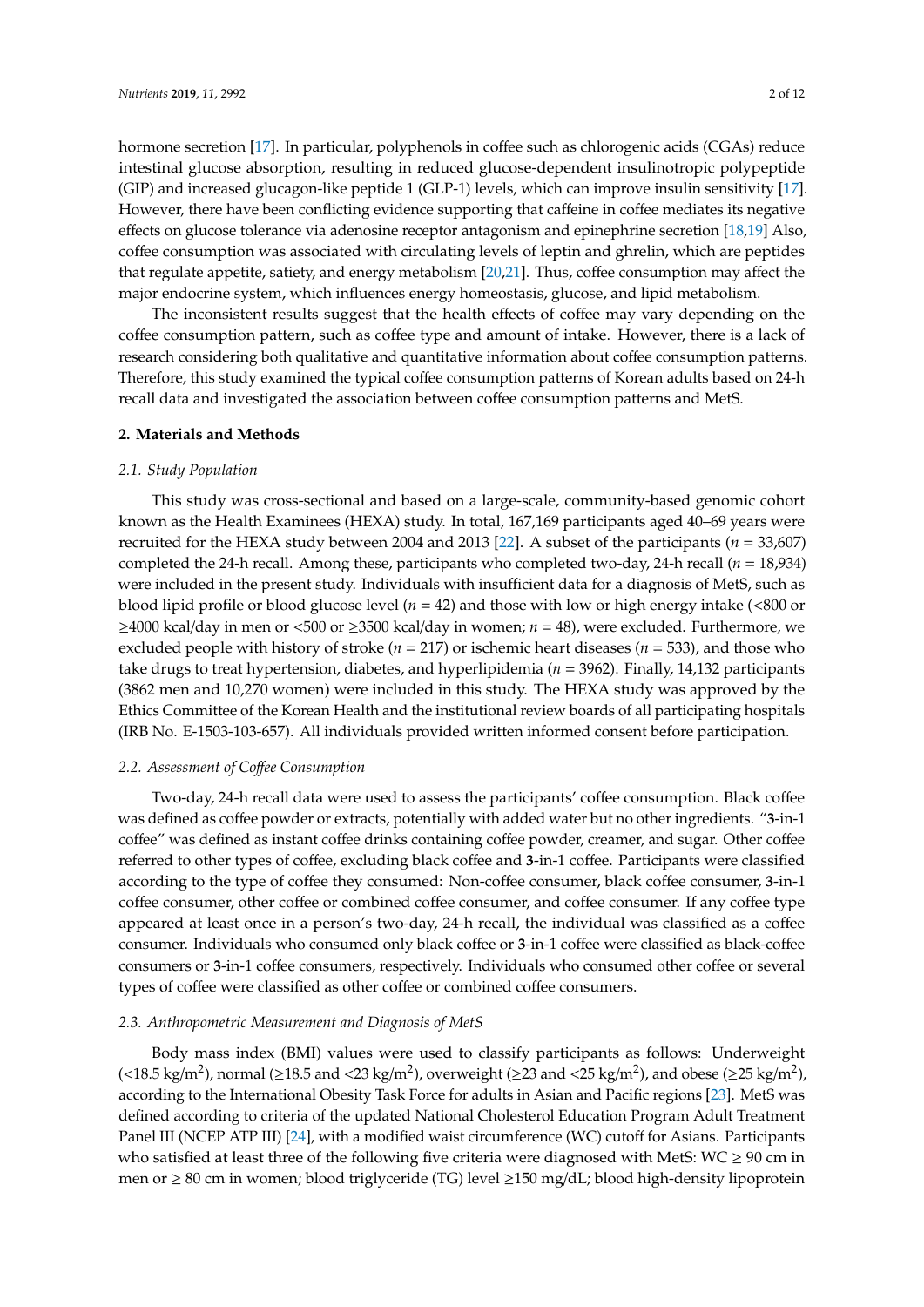cholesterol (HDL-C) level <40 mg/dL in men or <50 mg/dL in women; systolic blood pressure (BP) ≥130 mmHg or diastolic BP ≥85 mmHg; and fasting blood glucose (FBG) level ≥100 mg/dL.

## *2.4. Assessment of Other Variables*

Data about sociodemographic variables, such as age, sex, and education level, and lifestyle variables, such as alcohol consumption, current smoking status, and physical activity, were obtained through self-administered questionnaires. Education level was divided into three categories: Middle school or under, high school, and college or above. Alcohol consumption was divided into four categories according to the estimated daily alcohol intakes: Non-drinker,  $\langle 25 \text{ g/day}, 25-49 \text{ g/day},$ ≥50 g/day. Current smoking status was divided into three categories: Current smoker, past smoker, or never smoker. Physical activity was divided into two categories: Active (performed physical activity for ≥30 min once a day for ≥5 days per week) or inactive.

## *2.5. Statistical Analysis*

Participants' general characteristics, such as age, education level, BMI, body weight status, alcohol consumption, current smoking status, physical activity, nutrient intake, and MetS parameters according to coffee consumption patterns by sex, were compared using a generalized linear model (GLM) for continuous variables and a chi-square test for categoric variables.

A multivariable logistic regression model was used to examine the association between coffee consumption and MetS and its components. The 95% confidence intervals (CIs) of odds ratios (ORs) according to coffee type and daily servings of coffee were estimated after adjusting for age (continuous), BMI, energy intake (continuous), education level, alcohol consumption, smoking status, and physical activity. Linear trends across increasing categories of coffee consumption were tested by assigning the median of each category as a continuous variable. Statistical significance was defined as a two-sided *p* value <0.05. All analyses were performed using SAS software (version 9.4; SAS Institute Inc., Cary, NC, USA).

# **3. Results**

Table [1](#page-4-0) shows the study population's general characteristics according to coffee consumption pattern by sex. In both men and women, the proportion of participants with college or above education was greatest for black coffee consumers (*p* < 0.0001) and the average daily energy intake was highest for **3**-in-1 coffee consumers (*p* < 0.0001). In men, mean BMI, WC, blood TG, and FBG levels were significantly higher in black coffee consumers than in other groups (all *p* < 0.05). In women, mean BMI and WC were significantly higher in **3**-in-1 coffee consumers than in other groups (all  $p < 0.05$ ).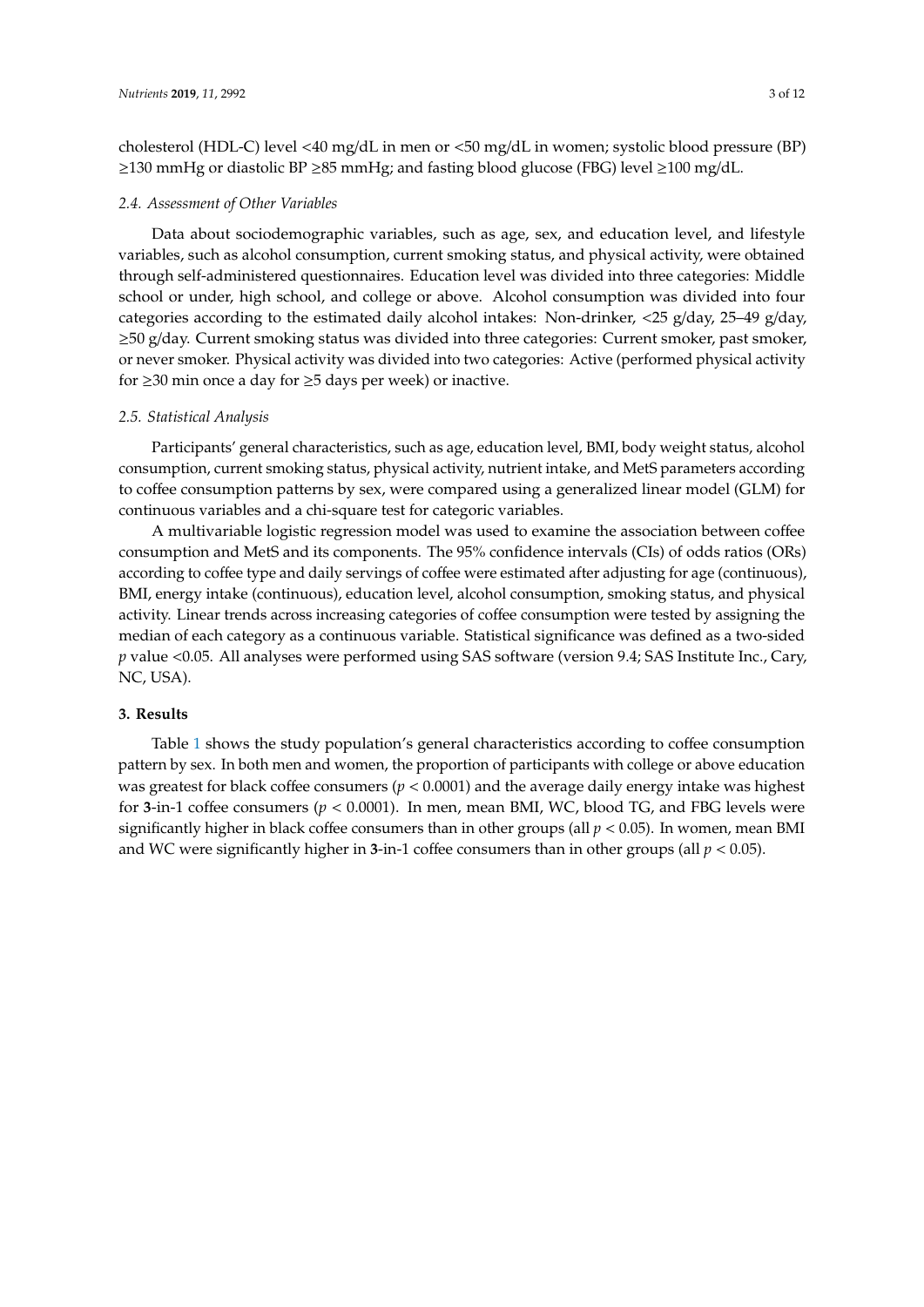*Nutrients* **2019**, *11*, 2992 4 of 12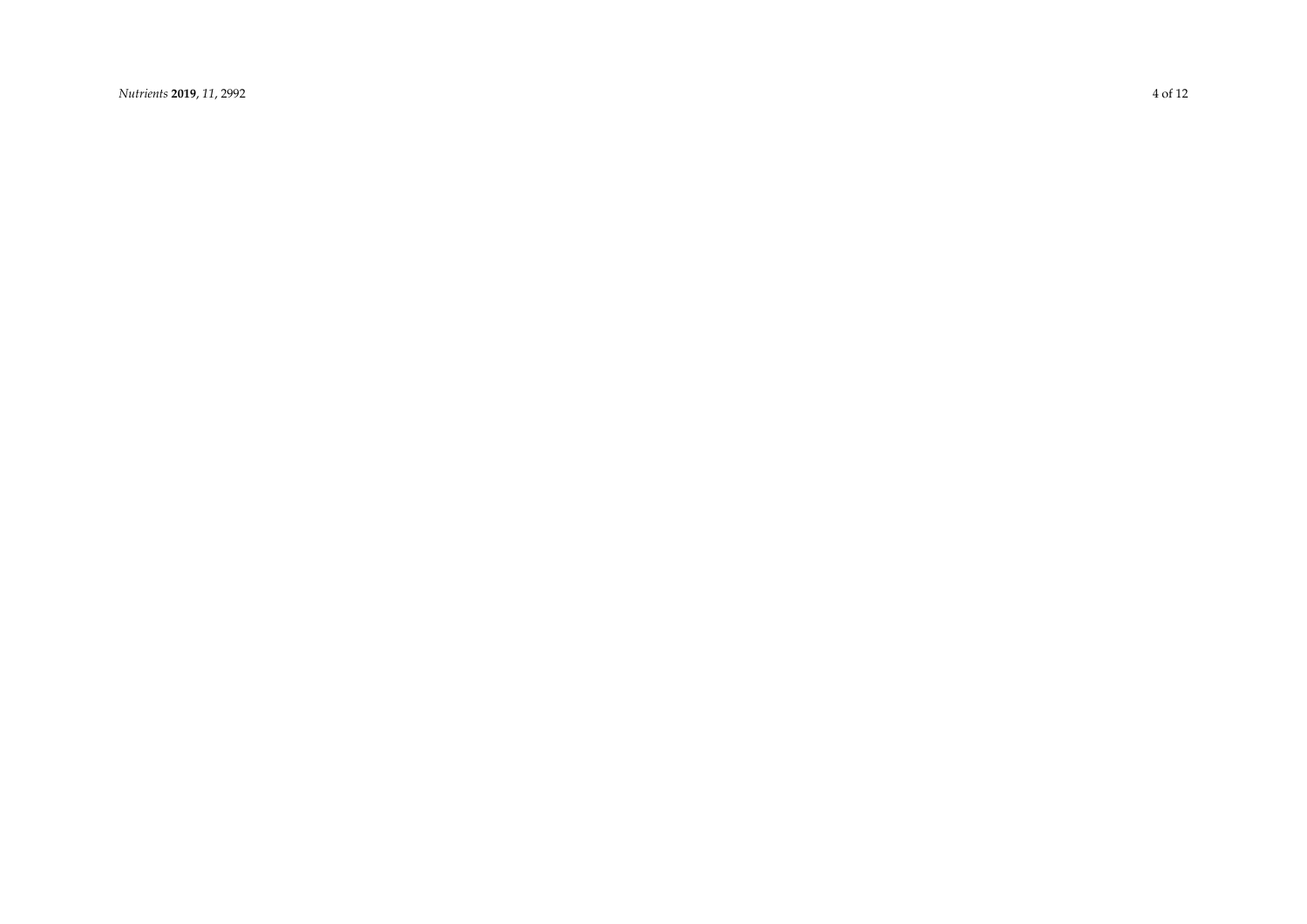|                                   | Men $(n = 3862)$                      |                                                |                                           |                                                                      | Women $(n = 10,270)$ |                                        |                                                 |                                           |                                                                       |                        |
|-----------------------------------|---------------------------------------|------------------------------------------------|-------------------------------------------|----------------------------------------------------------------------|----------------------|----------------------------------------|-------------------------------------------------|-------------------------------------------|-----------------------------------------------------------------------|------------------------|
| Mean $\pm$ Standard Deviation     | Non-Coffee<br>Consumer<br>$(n = 865)$ | <b>Black-Coffee</b><br>Consumer<br>$(n = 333)$ | 3-in-1 Coffee<br>Consumer<br>$(n = 2004)$ | Other Coffee or<br><b>Combined Coffee</b><br>Consumer<br>$(n = 660)$ | $p$ Value $1$        | Non-Coffee<br>Consumer<br>$(n = 2661)$ | <b>Black-Coffee</b><br>Consumer<br>$(n = 1451)$ | 3-in-1 Coffee<br>Consumer<br>$(n = 3827)$ | Other Coffee or<br><b>Combined Coffee</b><br>Consumer<br>$(n = 2331)$ | $p$ Value <sup>1</sup> |
| Age (year)<br>Age (year), $n$ (%) | $54.5 \pm 8.7$                        | $52.0 \pm 8.2$                                 | $52.9 \pm 8.3$                            | $52.2 \pm 8.0$                                                       | < 0.0001             | $53.4 \pm 7.8$                         | $49.9 \pm 6.9$                                  | $51.1 \pm 7.5$                            | $50.1 \pm 7.3$                                                        | < 0.0001               |
| $40 - 49$                         | 266(30.8)                             | 139 (41.7)                                     | 719 (35.9)                                | 259(39.2)                                                            | < 0.0001             | 836 (31.4)                             | 678 (46.7)                                      | 1637 (42.8)                               | 1114 (47.8)                                                           | < 0.0001               |
| $50 - 59$                         | 318 (36.8)                            | 126 (37.8)                                     | 796 (39.7)                                | 265(40.2)                                                            |                      | 1183 (44.5)                            | 650 (44.8)                                      | 1623 (42.4)                               | 927 (39.8)                                                            |                        |
| $\geq 60$                         | 281(32.5)                             | 68 (20.4)                                      | 489 (24.4)                                | 136(20.6)                                                            |                      | 642(24.1)                              | 123(8.5)                                        | 567 (14.8)                                | 290 (12.4)                                                            |                        |
| Education level, $n$ (%)          |                                       |                                                |                                           |                                                                      |                      |                                        |                                                 |                                           |                                                                       |                        |
| Under middle school               | 184 (21.3)                            | 19(5.7)                                        | 405(20.2)                                 | 96 (14.6)                                                            | < 0.0001             | 902 (33.9)                             | 245(16.9)                                       | 1032(27.0)                                | 513(22.0)                                                             | < 0.0001               |
| High school                       | 343 (39.7)                            | 94 (28.2)                                      | 885 (44.2)                                | 231(35.0)                                                            |                      | 1235(46.4)                             | 706 (48.7)                                      | 1949 (50.9)                               | 1141 (49.0)                                                           |                        |
| Over college                      | 338 (39.1)                            | 219(65.8)                                      | 707 (35.3)                                | 332(50.3)                                                            |                      | 502(18.9)                              | 493 (34.0)                                      | 809(21.1)                                 | 657(28.2)                                                             |                        |
| BMI $(kg/m^2)$ <sup>2</sup>       | $23.6 \pm 2.7$                        | $24.8 \pm 2.7$                                 | $24.1 \pm 2.7$                            | $24.4 \pm 2.7$                                                       | < 0.0001             | $22.9 \pm 2.8$                         | $23.2 \pm 2.9$                                  | $23.3 \pm 2.9$                            | $23.3 \pm 2.9$                                                        | < 0.0001               |
| Body weight status, $n$ (%)       |                                       |                                                |                                           |                                                                      |                      |                                        |                                                 |                                           |                                                                       |                        |
| Underweight                       | 18(2.1)                               | 2(0.6)                                         | 37(1.9)                                   | 5(0.8)                                                               | < 0.0001             | 105(4.0)                               | 38(2.6)                                         | 102(2.7)                                  | 62(2.7)                                                               | < 0.0001               |
| Normal                            | 342 (39.5)                            | 85(25.5)                                       | 629 (31.4)                                | 184 (27.9)                                                           |                      | 1354 (50.9)                            | 712 (49.1)                                      | 1836 (48.0)                               | 1073(46.0)                                                            |                        |
| Overweight                        | 240 (27.8)                            | 90(27.0)                                       | 619 (30.9)                                | 226(34.2)                                                            |                      | 672(25.3)                              | 360(24.8)                                       | 970 (25.4)                                | 625(26.8)                                                             |                        |
| Obese                             | 265(30.6)                             | 156 (46.9)                                     | 719 (35.9)                                | 245(37.1)                                                            |                      | 530 (19.9)                             | 341 (23.5)                                      | 919(24.0)                                 | 571 (24.5)                                                            |                        |
| Alcohol consumption, $n$ (%)      |                                       |                                                |                                           |                                                                      |                      |                                        |                                                 |                                           |                                                                       |                        |
| Non-drinker                       | 212(24.5)                             | 68(20.4)                                       | 424 (21.2)                                | 138 (20.9)                                                           | 0.0052               | 2079 (78.1)                            | 833 (57.4)                                      | 2420 (63.2)                               | 1356 (58.2)                                                           | < 0.0001               |
| $<$ 25 g/day                      | 403 (46.6)                            | 178 (53.5)                                     | 1043(52.1)                                | 344 (52.1)                                                           |                      | 503 (18.9)                             | 562 (38.7)                                      | 1304 (34.1)                               | 893 (38.3)                                                            |                        |
| $25-49$ g/day                     | 87(10.1)                              | 44 (13.2)                                      | 260(13.0)                                 | 94 (14.2)                                                            |                      | 23(0.9)                                | 20(1.4)                                         | 37(1.0)                                   | 29(1.2)                                                               |                        |
| $\geq 50$ g/day                   | 98 (11.3)                             | 27(8.1)                                        | 172(8.6)                                  | 51(7.7)                                                              |                      | 9(0.3)                                 | 8(0.6)                                          | 17(0.4)                                   | 9(0.4)                                                                |                        |
| Current smoking status, n (%)     |                                       |                                                |                                           |                                                                      |                      |                                        |                                                 |                                           |                                                                       |                        |
| Never smoked                      | 311(36.0)                             | 98 (29.4)                                      | 457(22.8)                                 | 149 (22.6)                                                           | < 0.0001             | 2599 (97.7)                            | 1379 (95.0)                                     | 3680 (96.2)                               | 2230 (95.7)                                                           | 0.0001                 |
| Past smoker                       | 383 (44.3)                            | 165(49.6)                                      | 765 (38.2)                                | 287 (43.5)                                                           |                      | 28(1.1)                                | 27(1.9)                                         | 40(1.1)                                   | 29(1.2)                                                               |                        |
| Current smoker                    | 171 (19.8)                            | 69(20.7)                                       | 780 (38.9)                                | 223 (33.8)                                                           |                      | 32(1.2)                                | 45(3.1)                                         | 106(2.8)                                  | 70(3.0)                                                               |                        |
| Physical activity $3, n$ (%)      |                                       |                                                |                                           |                                                                      |                      |                                        |                                                 |                                           |                                                                       |                        |
| Active                            | 200(23.1)                             | 75(22.5)                                       | 322(16.1)                                 | 130(19.7)                                                            | 0.0002               | 590 (22.2)                             | 318(21.9)                                       | 654 (17.1)                                | 465(20.0)                                                             | < 0.0001               |
| Inactive                          | 665 (76.9)                            | 257 (77.2)                                     | 1680 (83.8)                               | 529 (80.2)                                                           |                      | 2069 (77.8)                            | 1133 (78.1)                                     | 3170 (82.8)                               | 1864 (80.0)                                                           |                        |
| Nutrient intake                   |                                       |                                                |                                           |                                                                      |                      |                                        |                                                 |                                           |                                                                       |                        |
| Total energy (kcal/day)           | $1568.7 \pm 334.5$                    | $1609.4 \pm 332.1$                             | $1649.2 \pm 327.5$                        | $1641.4 \pm 323.2$                                                   | < 0.0001             | $1422.0 \pm 331.9$                     | $1370.7 \pm 332.8$                              | $1464.7 \pm 326.5$                        | $1442.5 \pm 337.9$                                                    | < 0.0001               |
| Carbohydrates (% of energy)       | $66.4 \pm 8.5$                        | $64.1 \pm 8.9$                                 | $65.1 \pm 8.1$                            | $64.7 \pm 8.5$                                                       | < 0.0001             | $68.6 \pm 7.5$                         | $65.7 \pm 8.1$                                  | $66.9 \pm 7.5$                            | $66.2 \pm 7.7$                                                        | < 0.0001               |
| Protein (% of energy)             | $15.8 \pm 2.7$                        | $15.8 \pm 2.4$                                 | $15.5 \pm 2.5$                            | $15.7 \pm 2.5$                                                       | 0.0193               | $15.4 \pm 2.6$                         | $15.8 \pm 2.7$                                  | $15.2 \pm 2.5$                            | $15.5 \pm 2.6$                                                        | < 0.0001               |
| Fat (% of energy)                 | $18.1 \pm 5.8$                        | $19.8 \pm 6.0$                                 | $19.1 \pm 5.6$                            | $19.5 \pm 5.9$                                                       | < 0.0001             | $18.2 \pm 5.8$                         | $20.4 \pm 6.3$                                  | $19.6 \pm 5.8$                            | $20.0 \pm 5.9$                                                        | < 0.0001               |
| Metabolic syndrome parameter      |                                       |                                                |                                           |                                                                      |                      |                                        |                                                 |                                           |                                                                       |                        |
| Waist circumference (cm)          | $83.6 \pm 7.7$                        | $85.8 \pm 7.3$                                 | $84.5 \pm 7.3$                            | $85.1 \pm 6.9$                                                       | < 0.0001             | $76.8 \pm 7.7$                         | $76.8 \pm 7.7$                                  | $77.3 \pm 7.8$                            | $77.1 \pm 7.9$                                                        | 0.0362                 |
| Blood triglyceride (mg/dL)        | $141.0 \pm 108.1$                     | $158.6\pm106.0$                                | $150.2 \pm 105.5$                         | $146.8 \pm 88.6$                                                     | 0.0375               | $114.0\pm75.8$                         | $111.2 \pm 82.5$                                | $107.4 \pm 64.6$                          | $107.5\pm65.9$                                                        | 0.0008                 |
| Blood HDL cholesterol (mg/dL)     | $51.7 \pm 13.5$                       | $50.1 \pm 12.4$                                | $50.3 \pm 12.1$                           | $49.7 \pm 11.8$                                                      | 0.0069               | $56.8 \pm 13.4$                        | $60.1 \pm 14.0$                                 | $58.6 \pm 13.5$                           | $58.9 \pm 13.3$                                                       | < 0.0001               |
| Fasting blood glucose (mg/dL)     | $95.8 \pm 13.6$                       | $97.8 \pm 19.5$                                | $96.0 \pm 14.3$                           | $97.4 \pm 19.8$                                                      | 0.0546               | $92.3 \pm 12.7$                        | $91.8 \pm 12.6$                                 | $91.6 \pm 11.6$                           | $92.1 \pm 12.6$                                                       | 0.1467                 |
| Systolic blood pressure (mmHg)    | $123.6 \pm 14.8$                      | $124.1 \pm 14.8$                               | $123.8 \pm 14.0$                          | $124.2 \pm 13.9$                                                     | 0.8521               | $119.5 \pm 14.5$                       | $118.7 \pm 15.1$                                | $119.1 \pm 14.8$                          | $118.9 \pm 14.6$                                                      | 0.2761                 |
| Diastolic blood pressure (mmHg)   | $76.8 \pm 10.1$                       | $77.7 \pm 10.2$                                | $77.1 \pm 9.7$                            | $77.1 \pm 9.2$                                                       | 0.5981               | $73.1 \pm 9.3$                         | $73.0 \pm 9.8$                                  | $73.1 \pm 9.4$                            | $73.0 \pm 9.5$                                                        | 0.9898                 |

**Table 1.** General characteristics of the study population according to coffee consumption pattern by sex.

<span id="page-4-0"></span>BMI, body mass index. <sup>1</sup> p values were calculated by generalized linear model for continuous variables and x<sup>2</sup> test for categorical variables. <sup>2</sup> Underweight (BMI < 18.5 kg/m<sup>2</sup>); normal<br>(BMI ≥18.5 and <23 kg/m<sup>2</sup>); ov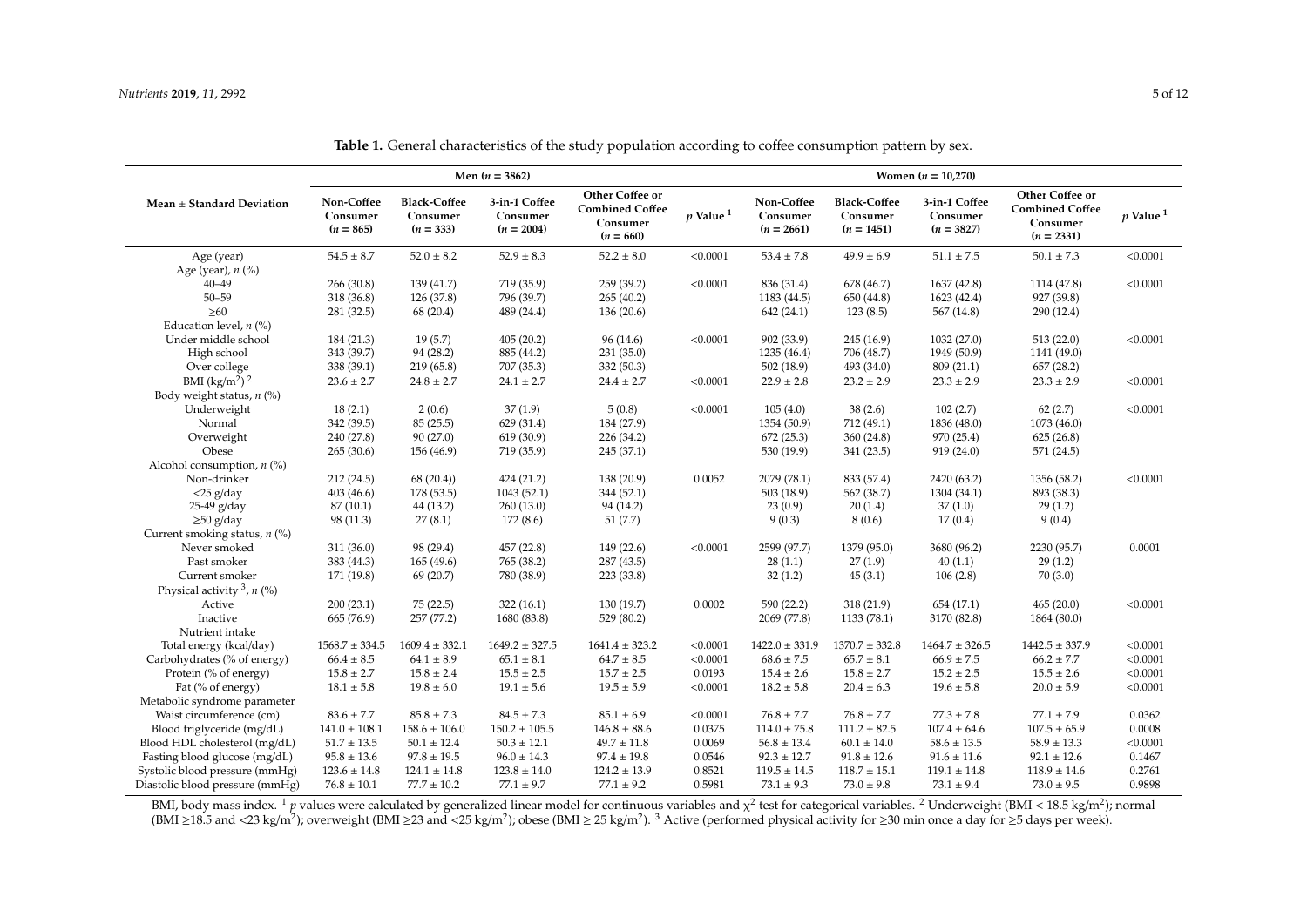Table [2](#page-5-0) presents the multivariable-adjusted OR and 95% CI for MetS, including its components, according to the type of coffee consumed by sex. In men, there was no significant association between coffee type and MetS. In women, the prevalence of MetS (OR 0.82; 95% CI: 0.70, 0.96), elevated TG (OR 0.85; 95% CI: 0.75, 0.97), and reduced HDL-C (OR 0.74; 95% CI: 0.66, 0.83) was significantly lower in **3**-in-1 coffee consumers than non-coffee consumers. In black-coffee consumers, the prevalence of increased WC (OR 0.81; 95% CI: 0.68, 0.98), and reduced HDL-C (OR 0.68; 95% CI: 0.59, 0.80) was significantly lower than in non-coffee consumers. Regardless of the coffee type, coffee consumers versus non-coffee consumers had lower ORs of the following: Increased WC (−12%; OR 0.88; 95% CI: 0.77, 0.99), elevated TG (−13%; OR 0.87; 95% CI: 0.77, 0.98), and reduced HDL-C (−27%; OR 0.73; 95% CI: 0.66, 0.81).

|                     | Non-Consumer<br>(Reference) | <b>Black-Coffee</b><br>Consumer | 3-in-1 Coffee<br>Consumer | <b>Other Coffee or Combined</b><br><b>Coffee Consumer</b> | Coffee<br>Consumer       |
|---------------------|-----------------------------|---------------------------------|---------------------------|-----------------------------------------------------------|--------------------------|
| Men                 |                             |                                 |                           |                                                           |                          |
| MetS                |                             |                                 |                           |                                                           |                          |
| Model 1             | Ref                         | $1.20(0.85-1.69)$               | $0.88(0.70 - 1.11)$       | $0.97(0.73 - 1.29)$                                       | $0.93(0.75 - 1.16)$      |
| Model 2             | $0.84(0.59 - 1.18)$         | Ref                             | $0.73(0.54 - 1.00)$       | $0.81(0.57-1.14)$                                         |                          |
| Increased WC        |                             |                                 |                           |                                                           |                          |
| Model 1             | Ref                         | $0.87(0.59 - 1.27)$             | $0.80(0.62 - 1.03)$       | $0.83(0.61 - 1.14)$                                       | $0.82(0.64 - 1.04)$      |
| Model 2             | $1.15(0.79-1.69)$           | Ref                             | $0.92(0.65 - 1.31)$       | $0.96(0.65 - 1.41)$                                       |                          |
| <b>Elevated TG</b>  |                             |                                 |                           |                                                           |                          |
| Model 1             | Ref                         | $1.13(0.85 - 1.49)$             | $1.02(0.85 - 1.23)$       | $1.06(0.85-1.33)$                                         | $1.04(0.88 - 1.24)$      |
| Model 2             | $0.89(0.67 - 1.18)$         | Ref                             | $0.91(0.70 - 1.18)$       | $0.94(0.71 - 1.26)$                                       |                          |
| Reduced             |                             |                                 |                           |                                                           |                          |
| HDL-C               |                             |                                 |                           |                                                           |                          |
| Model 1             | Ref                         | $0.99(0.70-1.38)$               | $0.78(0.62 - 0.97)$       | $1.02(0.78 - 1.33)$                                       | $0.85(0.69-1.05)$        |
| Model 2             | $1.01(0.72 - 1.42)$         | Ref                             | $0.79(0.58 - 1.08)$       | $1.03(0.73 - 1.45)$                                       |                          |
| Elevated BP         |                             |                                 |                           |                                                           |                          |
| Model 1             | Ref                         | $1.04(0.79-1.36)$               | $0.83(0.70-0.99)$         | $0.98(0.79 - 1.22)$                                       | $0.88(0.75-1.04)$        |
| Model 2             | $0.97(0.74 - 1.26)$         | Ref                             | $0.80(0.62 - 1.03)$       | $0.95(0.72 - 1.25)$                                       |                          |
| <b>Elevated FBG</b> |                             |                                 |                           |                                                           |                          |
| Model 1             | Ref                         | $1.04(0.78 - 1.39)$             | $0.93(0.78 - 1.12)$       | $0.98(0.78 - 1.24)$                                       | $0.96(0.80 - 1.14)$      |
| Model 2             | $0.96(0.72 - 1.28)$         | Ref                             | $0.90(0.69 - 1.17)$       | $0.94(0.70 - 1.27)$                                       |                          |
| Women               |                             |                                 |                           |                                                           |                          |
| MetS                |                             |                                 |                           |                                                           |                          |
| Model 1             | Ref                         | $0.88(0.72 - 1.08)$             | $0.82(0.70-0.96)$         | $0.97(0.82 - 1.16)$                                       | $0.88(0.76 - 1.00)$      |
| Model 2             | $1.13(0.92 - 1.39)$         | Ref                             | $0.93(0.77 - 1.13)$       | $1.10(0.90 - 1.35)$                                       |                          |
| Increased WC        |                             |                                 |                           |                                                           |                          |
| Model 1             | Ref                         | $0.81(0.68 - 0.98)$             | $0.91(0.79 - 1.05)$       | $0.86(0.73 - 1.00)$                                       | $0.88(0.77-0.99)$        |
| Model 2             | $1.23(1.02 - 1.48)$         | Ref                             | $1.12(0.94 - 1.33)$       | $1.05(0.88 - 1.27)$                                       |                          |
| <b>Elevated TG</b>  |                             |                                 |                           |                                                           |                          |
| Model 1             | Ref                         | $0.93(0.78 - 1.11)$             | $0.85(0.75 - 0.97)$       | $0.87(0.75 - 1.01)$                                       | $0.87(0.77-0.98)$        |
| Model 2             | $1.07(0.90 - 1.28)$         | Ref                             | $0.92(0.78 - 1.08)$       | $0.93(0.78 - 1.11)$                                       |                          |
| Reduced             |                             |                                 |                           |                                                           |                          |
| HDL-C               |                             |                                 |                           |                                                           |                          |
| Model 1             | Ref                         | $0.68(0.59 - 0.80)$             | $0.74(0.66 - 0.83)$       | $0.74(0.65 - 0.84)$                                       | $0.73(0.66 - 0.81)$      |
| Model 2             | $1.46(1.25 - 1.71)$         | Ref                             | $1.08(0.93 - 1.26)$       | $1.08(0.92 - 1.27)$                                       |                          |
| Elevated BP         |                             |                                 |                           |                                                           |                          |
| Model 1             | Ref                         | $1.06(0.91-1.25)$               | $0.98(0.87 - 1.11)$       | $1.04(0.90 - 1.19)$                                       | $1.01(0.91 - 1.13)$      |
| Model 2             | $0.94(0.80 - 1.10)$         | Ref                             | $0.92(0.80 - 1.07)$       | $0.97(0.83 - 1.14)$                                       |                          |
| <b>Elevated FBG</b> |                             |                                 |                           |                                                           |                          |
| Model 1             | Ref                         | $1.11(0.93 - 1.33)$             | $0.98(0.85 - 1.13)$       | $1.14(0.98 - 1.34)$                                       | $1.05(0.93 - 1.19)$      |
| Model 2             | $0.90(0.75 - 1.08)$         | Ref                             | $0.88(0.74 - 1.05)$       | $1.03(0.86 - 1.23)$                                       | $\overline{\phantom{m}}$ |

<span id="page-5-0"></span>**Table 2.** Multivariable-adjusted odds ratios and 95% CIs for metabolic syndrome (including its components) according to type of coffee consumed (by sex).

CIs, confidence intervals; BP, blood pressure; FBG, fasting blood glucose; HDL-C, HDL cholesterol; MetS, metabolic syndrome; TG, triglyceride; WC, waist circumference. Model 1: Reference = non-coffee consumer. Adjusted for age (continuous), BMI, energy intake (continuous), education level (under elementary school, middle school, high school, over college), alcohol consumption (non-drinker, <25 g/day, 25−49 g/day, ≥50 g/day), smoking status (never smoker, past smoker, current smoker), and physical activity (active or inactive). Model 2: Reference = black-coffee consumer. Adjusted for age (continuous), BMI, energy intake (continuous), education level (under elementary school, middle school, high school, over college), alcohol consumption (non-drinker, <25 g/day, 25−49 g/day, ≥50 g/day), smoking status (never smoker, past smoker, current smoker), and physical activity (active or inactive).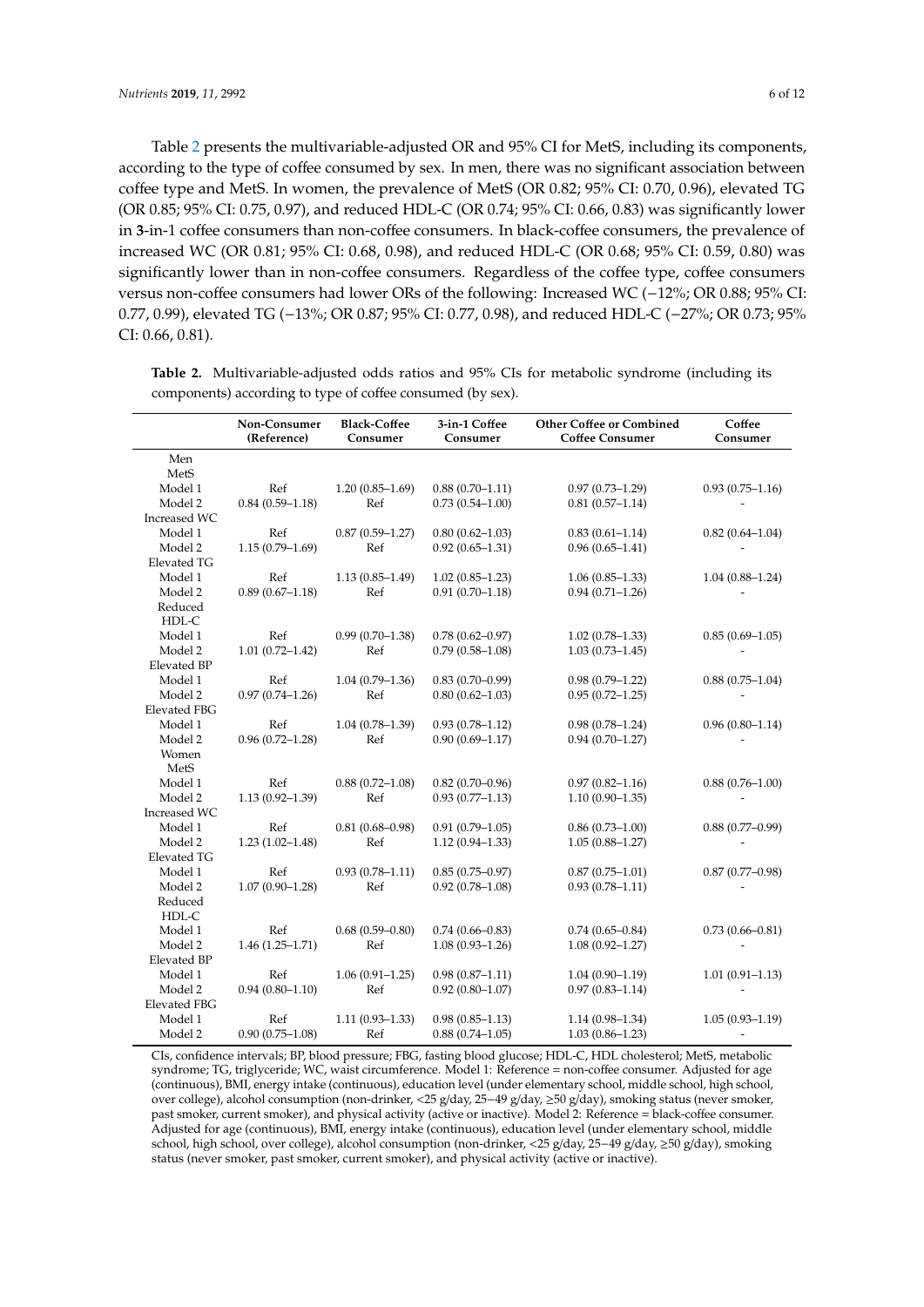Table [3](#page-7-0) shows the multivariable-adjusted OR and 95% CI for MetS according to daily servings of coffee by sex. In men, individuals who consumed >1 serving/day of coffee had a 19% lower prevalence of elevated BP (OR 0.81; 95% CI: 0.67, 0.97; *p* for trend = 0.0101) compared to non-coffee consumers. Also, men who consumed >1 serving/day of **3**-in-1 coffee had a significantly lower prevalence of reduced HDL-C (OR 0.72; 95% CI: 0.56, 0.94; *p* for trend = 0.0314) and elevated BP (OR 0.76; 95% CI: 0.62, 0.93; *p* for trend = 0.0071) compared to non-coffee consumers. In women, the prevalence of MetS (>1 serving/day: OR 0.84; 95% CI: 0.71, 0.99; *p* for trend = 0.0436) and some components, such as elevated TG (>1 serving/day: OR 0.79; 95% CI: 0.68, 0.91; *p* for trend = 0.0007) and reduced HDL-C (>1 serving/day: OR 0.65; 95% CI: 0.57, 0.73; *p* for trend < 0.0001), significantly decreased as total coffee intake increased. Women who consumed >1 serving/day of black coffee had a significantly lower prevalence of MetS (OR 0.63; 95% CI: 0.45, 0.88; *p* for trend = 0.0089), increased WC (OR 0.71; 95% CI: 0.54, 0.93; *p* for trend = 0.0138) and reduced HDL-C (OR 0.47; 95% CI: 0.36, 0.61; *p* for trend < 0.0001) compared to non-coffee consumers and those who consumed ≤1 serving/day. Women who consumed >1 serving/day of **3**-in-1 coffee had a significantly lower prevalence of elevated TG (OR 0.73; 95% CI: 0.60, 0.88; *p* for trend = 0.0010) and reduced HDL-C (OR 0.67; 95% CI: 0.57, 0.79; *p* for trend < 0.0010) compared to non-coffee consumers and those who consumed ≤1 serving/day.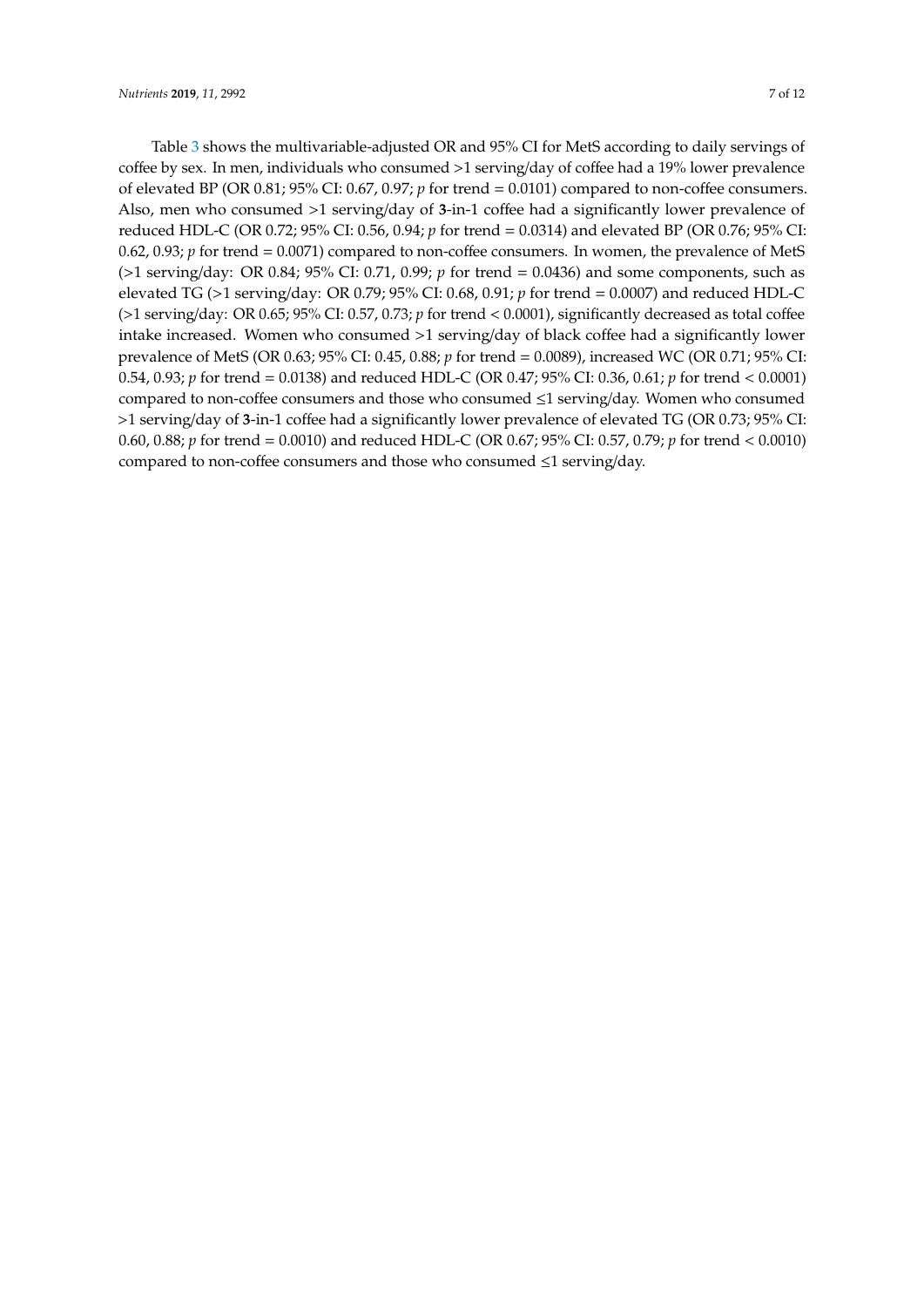|                  | <b>Total Coffee</b>                   |                      |                     |                 |                      | <b>Black Coffee</b> |                 |                      | 3-in-1 Coffee       |                 |
|------------------|---------------------------------------|----------------------|---------------------|-----------------|----------------------|---------------------|-----------------|----------------------|---------------------|-----------------|
|                  | Non-Coffee<br>Consumer<br>(reference) | $\leq$ 1 Serving/Day | >1 Serving/Day      | p for Trend $1$ | $\leq$ 1 Serving/Day | >1 Serving/Day      | p for Trend $1$ | $\leq$ 1 Serving/Day | $>1$ Serving/Day    | p for Trend $1$ |
| Men              |                                       |                      |                     |                 |                      |                     |                 |                      |                     |                 |
| $\boldsymbol{n}$ | 865                                   | 1378                 | 1619                |                 | 184                  | 149                 |                 | 983                  | 1021                |                 |
| MetS             | 1.00                                  | $0.99(0.78 - 1.27)$  | $0.88(0.69 - 1.12)$ | 0.2242          | $1.18(0.77 - 1.81)$  | $1.26(0.77-2.05)$   | 0.3442          | $0.94(0.73 - 1.23)$  | $0.85(0.65 - 1.11)$ | 0.2274          |
| Increased WC     | 1.00                                  | $0.78(0.60-1.02)$    | $0.85(0.66 - 1.11)$ | 0.3900          | $0.69(0.42 - 1.14)$  | $1.14(0.66 - 1.94)$ | 0.6910          | $0.73(0.55-0.98)$    | $0.88(0.66 - 1.18)$ | 0.9306          |
| Elevated TG      | 1.00                                  | $1.12(0.92 - 1.35)$  | $0.98(0.81 - 1.18)$ | 0.5701          | $1.17(0.82 - 1.69)$  | $1.23(0.82 - 1.83)$ | 0.3024          | $1.13(0.92 - 1.39)$  | $0.94(0.76 - 1.16)$ | 0.2464          |
| Reduced HDL-C    | 1.00                                  | $0.90(0.71 - 1.13)$  | $0.81(0.64 - 1.02)$ | 0.0680          | $1.09(0.71-1.66)$    | $0.93(0.57-1.51)$   | 0.7890          | $0.80(0.63 - 1.03)$  | $0.72(0.56 - 0.94)$ | 0.0314          |
| Elevated BP      | 1.00                                  | $0.97(0.81 - 1.16)$  | $0.81(0.67-0.97)$   | 0.0101          | $1.17(0.83 - 1.64)$  | $0.95(0.65-1.40)$   | 0.8577          | $0.90(0.74 - 1.10)$  | $0.76(0.62 - 0.93)$ | 0.0071          |
| Elevated FBG     | 1.00                                  | $0.98(0.81 - 1.19)$  | $0.94(0.77-1.14)$   | 0.4749          | $0.92(0.64 - 1.34)$  | $1.13(0.75 - 1.69)$ | 0.5978          | $0.96(0.78 - 1.18)$  | $0.92(0.75 - 1.15)$ | 0.5016          |
| Women            |                                       |                      |                     |                 |                      |                     |                 |                      |                     |                 |
| $\boldsymbol{n}$ | 2661                                  | 4377                 | 3232                |                 | 909                  | 542                 |                 | 2515                 | 1312                |                 |
| MetS             | 1.00                                  | $0.90(0.78 - 1.04)$  | $0.84(0.71-0.99)$   | 0.0436          | $0.97(0.77-1.23)$    | $0.63(0.45-0.88)$   | 0.0089          | $0.82(0.69 - 0.97)$  | $0.82(0.66 - 1.02)$ | 0.1032          |
| Increased WC     | 1.00                                  | $0.88(0.77-1.01)$    | $0.87(0.75-1.01)$   | 0.0989          | $0.90(0.72 - 1.11)$  | $0.71(0.54 - 0.93)$ | 0.0138          | $0.88(0.75-1.02)$    | $0.99(0.82 - 1.20)$ | 0.9110          |
| Elevated TG      | 1.00                                  | $0.92(0.81 - 1.05)$  | $0.79(0.68 - 0.91)$ | 0.0007          | $0.99(0.81 - 1.21)$  | $0.81(0.61 - 1.06)$ | 0.1308          | $0.90(0.78 - 1.04)$  | $0.73(0.60 - 0.88)$ | 0.0010          |
| Reduced HDL-C    | 1.00                                  | $0.79(0.70-0.88)$    | $0.65(0.57-0.73)$   | < 0.0001        | $0.82(0.69 - 0.98)$  | $0.47(0.36 - 0.61)$ | < 0.0001        | $0.77(0.68 - 0.88)$  | $0.67(0.57-0.79)$   | < 0.0001        |
| Elevated BP      | 1.00                                  | $1.03(0.92 - 1.16)$  | $0.98(0.86 - 1.11)$ | 0.5853          | $1.03(0.86 - 1.24)$  | $1.02(0.80-1.30)$   | 0.8473          | $1.02(0.89 - 1.16)$  | $0.92(0.78-1.08)$   | 0.2806          |
| Elevated FBG     | 1.00                                  | $1.05(0.92 - 1.21)$  | $1.05(0.90 - 1.22)$ | 0.6429          | $1.15(0.93 - 1.42)$  | $0.99(0.75-1.30)$   | 0.9876          | $0.98(0.84 - 1.15)$  | $0.93(0.77-1.13)$   | 0.4732          |

| Table 3. Multivariable-adjusted odds ratios and 95% CIs for metabolic syndrome (including its components) according to daily servings of coffee (by sex). |  |  |
|-----------------------------------------------------------------------------------------------------------------------------------------------------------|--|--|
|-----------------------------------------------------------------------------------------------------------------------------------------------------------|--|--|

<span id="page-7-0"></span>CIs, confidence intervals; BP, blood pressure; FBG, fasting blood glucose; HDL-C, HDL cholesterol; MetS, metabolic syndrome; TG, triglyceride; WC, waist circumference. <sup>1</sup> *p* for trend values across increasing categories of coffee consumption were tested by assigning the median of each category and as a continuous variable in the logistic regression model after adjusting for age (continuous), BMI, energy intake (continuous), education level (under elementary school, middle school, high school, over college), alcohol consumption (non-drinker, <25 g/day, 25–49  $g$ /day, ≥50  $g$ /day), smoking status (never smoker, past smoker, current smoker), and physical activity (active or inactive).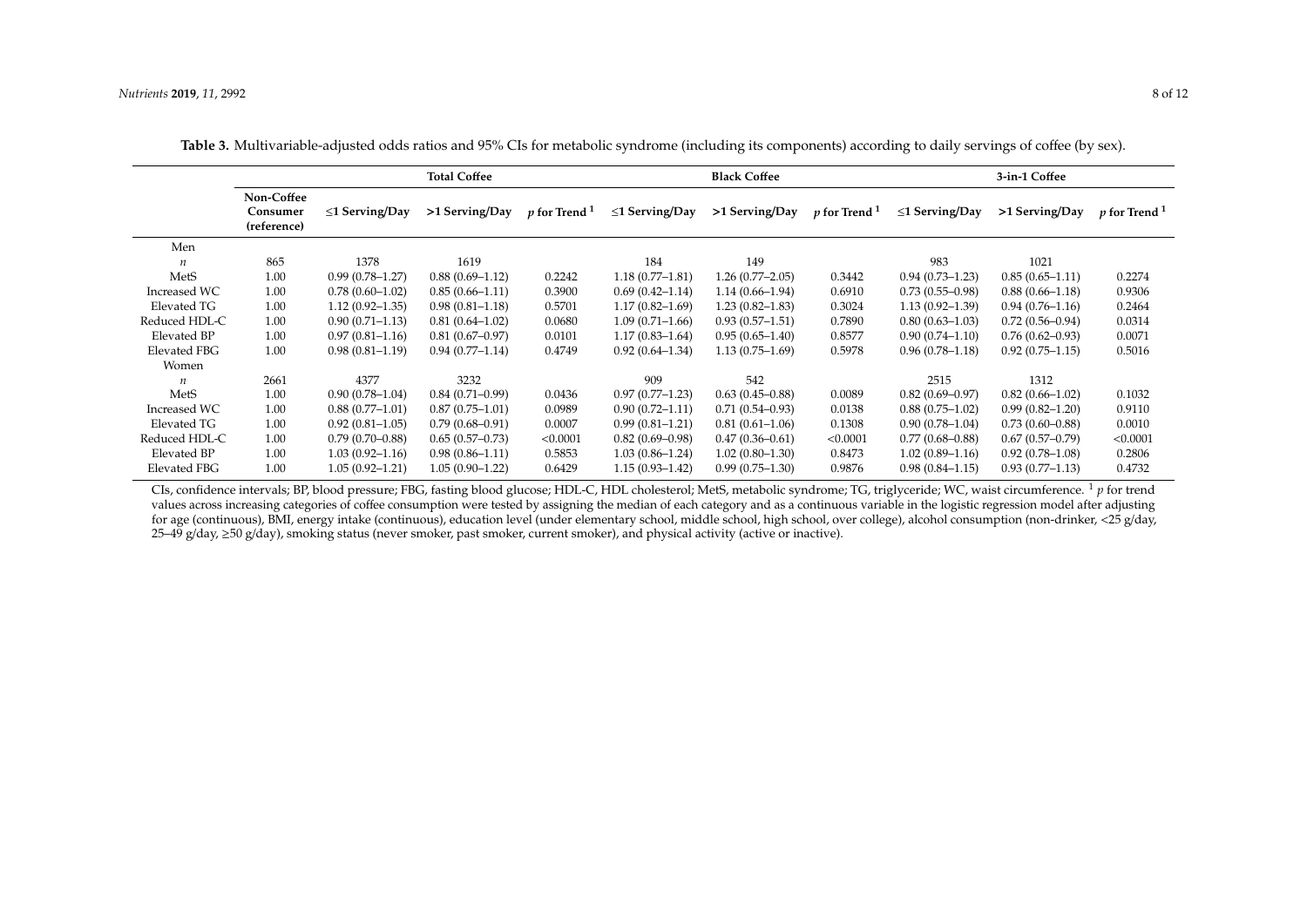## **4. Discussion**

In the present study, which examined the association between coffee consumption pattern and MetS in the Korean population on a large scale, we found that both **3**-in-1 coffee and black coffee had inverse associations with MetS and its components. Also, these inverse associations between the intake of total, black, or **3**-in-1 coffee with MetS and its components were more significant in individuals who consumed >1 versus ≤1 serving/day.

The consumption of total and black coffee was significantly associated with a lower prevalence of abdominal obesity. These observations are inconsistent with those of previous observational studies. In a cross-sectional study in the United States, the frequency of coffee consumption was not associated with abdominal obesity [\[25\]](#page-11-6), while coffee consumption was positively associated with a higher prevalence of abdominal obesity in the Republic of Korea [\[1](#page-10-0)[,2\]](#page-10-1). This inconsistency may be attributed to differences in the study population and diet assessment method. The previous studies used a food frequency questionnaire (FFQ) to assess coffee consumption, which showed recall bias, leading to underestimation of true coffee consumption [\[26\]](#page-11-7). Moreover, the use of FFQ with closed-ended response categories causes nondifferential misclassification that could bias study results [\[27\]](#page-11-8). In the present study, we used two-day, 24-h recall to estimate participants' usual coffee consumption, thus avoiding the effects of these biases.

We found that women who consumed >1 serving/day of coffee or **3**-in-1 coffee were less likely to have increased blood TG levels in women. This finding is consistent with results from previous studies in other countries. In a cross-sectional study in Japan, the United Kingdom, and Norway, moderate coffee consumption was inversely associated with high TG levels [\[28–](#page-11-9)[30\]](#page-11-10). A positive association observed in women between coffee consumption and blood HDL-C level was also shown in a study conducted in Japan [\[28\]](#page-11-9), while coffee consumption had no significant association with blood HDL-C level in other European studies [\[29](#page-11-11)[,30\]](#page-11-10).

In the present study, there was no significant association between coffee consumption pattern and prevalence of elevated FBG, but a significant inverse association between coffee consumption and prevalence of elevated TG was observed. The underlying mechanism for the TG-lowering effect of coffee consumption can be explained by the role of CGAs on limiting glucose absorption from the intestine and reducing insulin secretion via lowered glucose-dependent GIP response [\[17\]](#page-10-16). Reduced plasma insulin concentrations prevent very low-density lipoprotein (VLDL) synthesis, which can lead to hypertriglyceridemia [\[31\]](#page-11-12).

We hypothesized that coffee containing additives, such as sugar or creamer, has a less beneficial or unfavorable health effect compared to black coffee. In previous studies in Korea, **3**-in-1 coffee drinkers reported a higher prevalence of MetS and its components compared to non-coffee consumers or black coffee consumers [\[2,](#page-10-1)[14\]](#page-10-13). However, the present study showed that **3**-in-1 coffee consumption was similarly beneficial for MetS and its components compared to black coffee. Possible factors contributing to these results are the cross-sectional design, the potential effect of coffee creamer on blood HDL-C, and that using limited amounts of additives does not affect health. First, though we excluded the patients taking drugs to treat hypertension, diabetes, and hyperlipidemia in this study, it is possible that participants with poor metabolic health refrained from consuming **3**-in-1 coffee for health reasons at the time of the survey. This intentional diet change in participants may confound the results, weakening the potential negative effects of **3**-in-1 coffee on the risk of MetS. Second, coffee creamer, which is high in fat, may increase blood HDL-C levels and play a counterproductive role against reduced HDL-C. Third, the added sugar might not be enough to increase blood glucose or TG levels. In fact, one serving of **3**-in-1 coffee includes 5.5 g of sugar, which contains approximately 21.4 kcal. According to Korean Dietary Recommended Intakes, sugars added during cooking and processing should be within 10% of the total energy intake [\[32\]](#page-11-13). Assuming 1,900 kcal as an estimated daily energy requirement for women in their 40s, the amount of added sugar in one serving of **3**-in-1 coffee is approximately 1.1%. Thus, one or two servings of **3**-in-1 coffee per day can be expected to have no adverse health effects.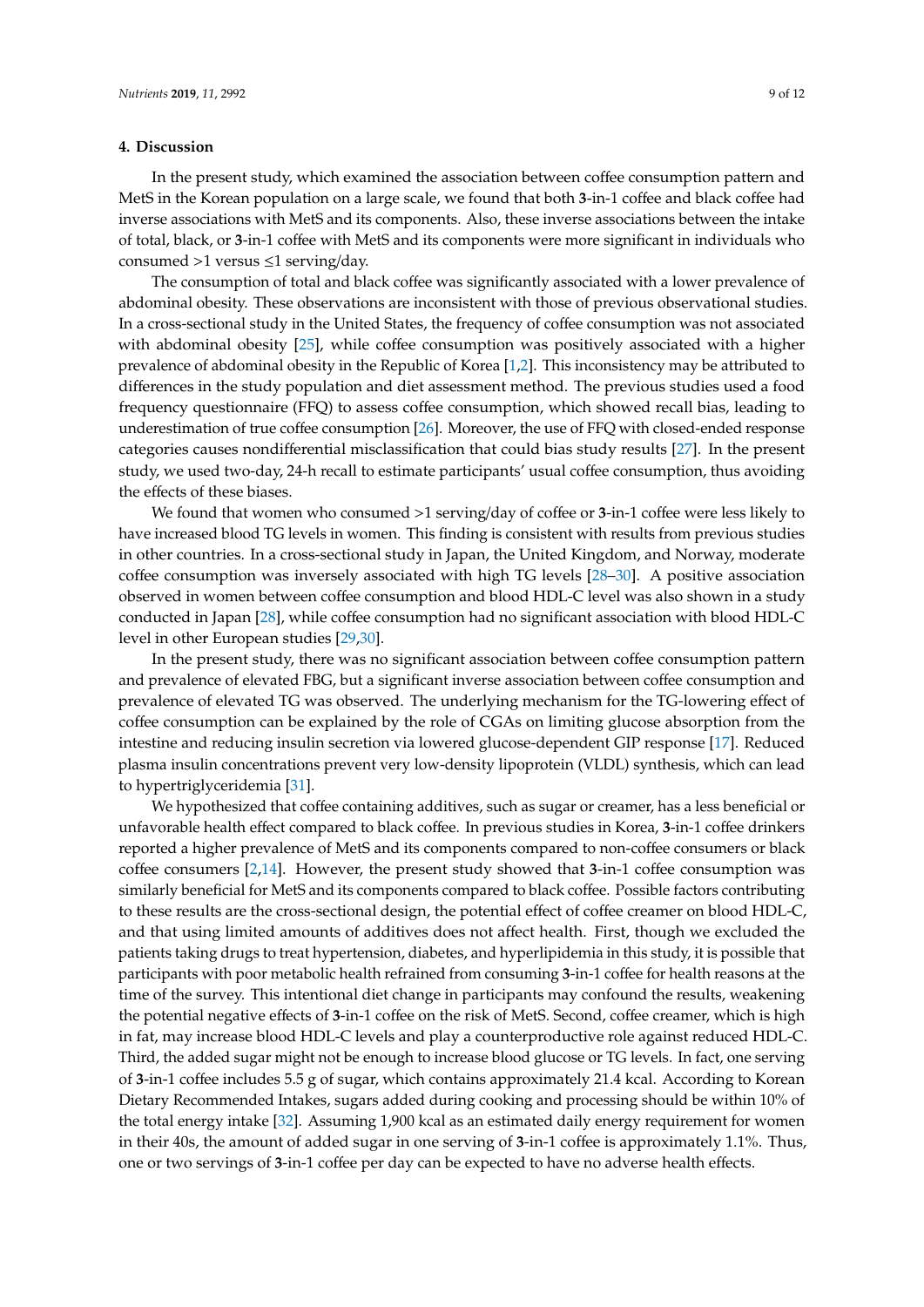In the present study, women who consumed >1 serving/day of black coffee, **3**-in-1 coffee, or total coffee had a significantly lower prevalence of MetS or its components compared to non-coffee consumers and those who consumed  $\leq 1$  serving/day. However, these results do not imply that high coffee consumption should be encouraged. Excessive coffee intake is undesirable because high caffeine intake has adverse effects, such as general toxicity, cardiovascular effects, and effects on bone status and calcium balance in healthy adults [\[33\]](#page-11-14). According to a review study, moderate daily caffeine intake (≤400 mg/day) is not associated with adverse effects [\[33\]](#page-11-14). Instead, moderate amounts of caffeine increase energy availability and daily energy expenditure and decrease fatigue [\[34\]](#page-11-15). Therefore, an appropriate level of coffee consumption should be recommended to minimize the adverse effects of caffeine and maximize its beneficial effects. However, heavy caffeine intake during pregnancy has been associated with a risk of fetal growth retardation, resulting in low birth weight [\[35](#page-11-16)[,36\]](#page-11-17). Consequently, pregnant women in the at-risk population may require specific advice about limiting caffeine intake.

In the present study, coffee consumption patterns differed by sex and age group. The proportion of non-coffee consumers (25.9%) in women was higher than in men (22.4%). Women have a higher proportion of black coffee consumers (14.1%) than men (8.6%), but a lower proportion of **3**-in-1 coffee consumers (37.3%) than men (51.9%). As age increased, the proportion of people who did not consume coffee increased, showing that the proportion of non-coffee consumers in women  $\geq 60$  years (39.6%) was more than twice compared to women in their 40s (19.6%).

Sex differences were associated with coffee consumption and MetS in our study. No significant association between coffee type with MetS and its components was observed in men, while MetS and its components were significantly associated with different types of coffee and total coffee in women. These differences might result from differences in lifestyle factors between men and women. For example, lifestyle factors such as alcohol consumption and smoking status were less heterogeneous in women (mostly non-smokers and non-drinkers). Thus, there was a possibility that the effects of dietary factors might have been more significant in women than men.

In the Republic of Korea, the prevalence of MetS increased significantly from 24.9% in 1998 to 31.3% in 2007 [\[37\]](#page-11-18). Among the five components of MetS, the occurrence of low HDL-C increased the most over 10 years, by 13.8%, followed by abdominal obesity (8.7%) and hypertriglyceridemia (4.9%) [\[37\]](#page-11-18). The results of our study showed that black coffee, **3**-in-1 coffee, and total coffee consumption were inversely associated with MetS. All types of coffee consumption were inversely associated with reduced HDL-C, and black coffee and total coffee consumption were associated with a lower prevalence of abdominal obesity. These results suggest that, regardless of type, coffee might play a preventive role in the development of MetS. However, further prospective studies or well-designed randomized controlled trials should be conducted to demonstrate the preventive effects of coffee intake on MetS and its components.

This study has several limitations. First, its cross-sectional nature means that causal associations could not be confirmed. Second, we did not include the amounts of caffeine, added sugar, and creamer in the statistical model. Last, there was potential for unmeasured and residual confounding factors, which are a common problem in observational studies.

Despite these limitations, our study has several strengths. First, because we estimated participants' coffee consumption patterns based on two-day, 24-h recall data, it was possible to obtain relatively accurate information about usual coffee intake. Second, we assessed both coffee type and the individual intake of each coffee type. Thus, we can provide both qualitative and quantitative information about coffee consumption. Further investigations will be needed to confirm the causal association between coffee consumption and MetS or related diseases.

### **5. Conclusions**

Coffee consumption, regardless of type, was associated with a lower prevalence of MetS and its components in Korean women. Further research is needed to confirm the causal association between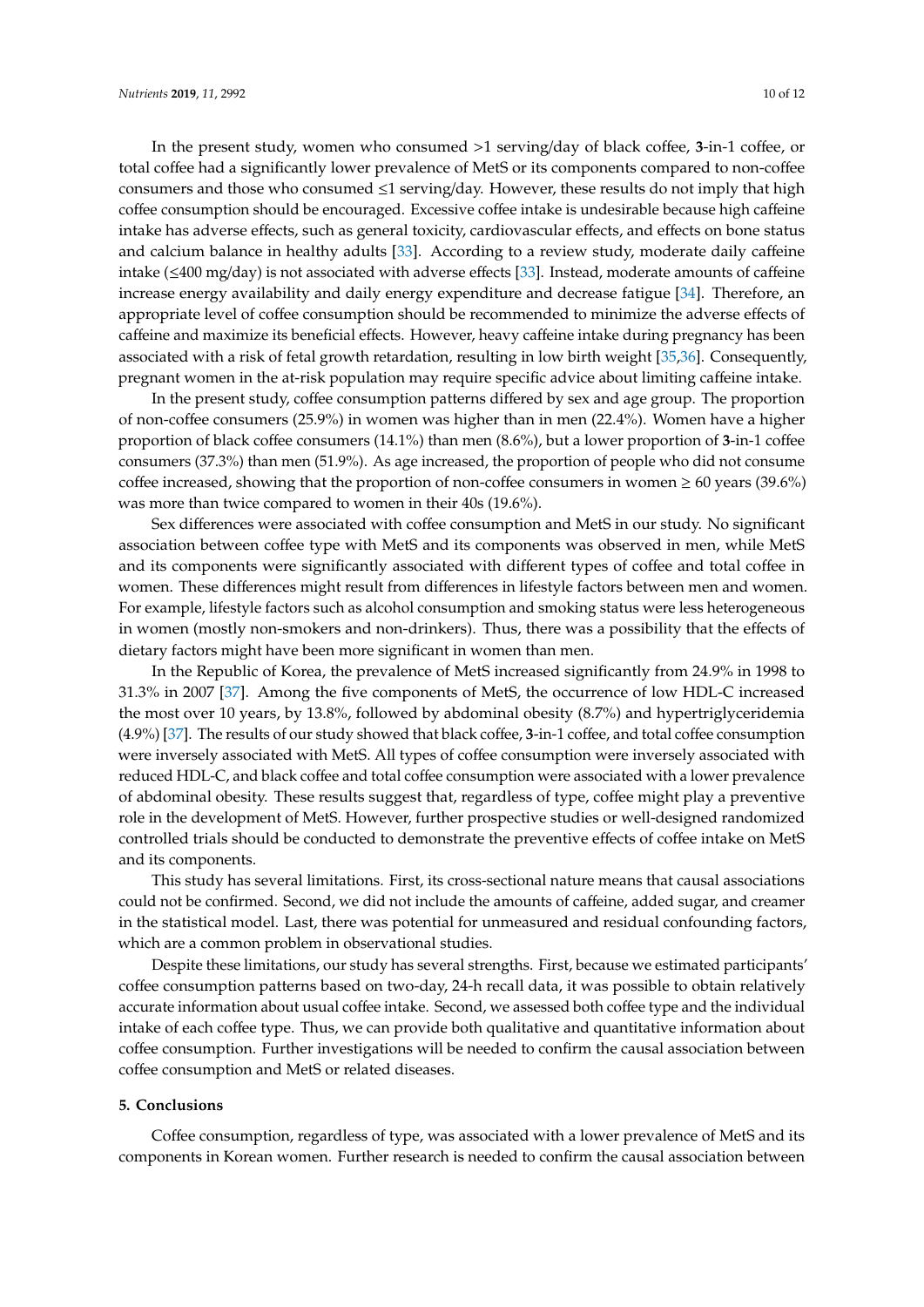coffee consumption and MetS or other related chronic diseases in a prospective study or well-designed randomized controlled trials.

**Author Contributions:** Conceptualization, S.S.; formal analysis, S.-A.K.; writing—original draft preparation, S.-A.K.; writing—review and editing, S.S.; supervision, S.S.

**Funding:** This research received no external funding.

**Acknowledgments:** We acknowledge the participants and all members of the HEXA Study Group.

**Conflicts of Interest:** The authors declare no conflict of interest.

# **References**

- <span id="page-10-0"></span>1. Je, Y.; Jeong, S.; Park, T. Coffee consumption patterns in Korean adults: The Korean National Health and Nutrition Examination Survey (2001–2011). *Asia Pac. J. Clin. Nutr.* **2014**, *23*, 691–702. [\[PubMed\]](http://www.ncbi.nlm.nih.gov/pubmed/25516328)
- <span id="page-10-1"></span>2. Kim, H.J.; Cho, S.; Jacobs, D.R., Jr.; Park, K. Instant coffee consumption may be associated with higher risk of metabolic syndrome in Korean adults. *Diabetes Res. Clin. Pr.* **2014**, *106*, 145–153. [\[CrossRef\]](http://dx.doi.org/10.1016/j.diabres.2014.07.007) [\[PubMed\]](http://www.ncbi.nlm.nih.gov/pubmed/25112922)
- <span id="page-10-2"></span>3. Barone, J.J.; Roberts, H.R. Caffeine consumption. *Food Chem. Toxicol.* **1996**, *34*, 119–129. [\[CrossRef\]](http://dx.doi.org/10.1016/0278-6915(95)00093-3)
- <span id="page-10-3"></span>4. Daglia, M.; Papetti, A.; Gregotti, C.; Bertè, F.; Gazzani, G. In vitro antioxidant and ex vivo protective activities of green and roasted coffee. *J. Agric. Food Chem.* **2000**, *48*, 1449–1454. [\[CrossRef\]](http://dx.doi.org/10.1021/jf990510g)
- <span id="page-10-4"></span>5. Borrelli, R.C.; Visconti, A.; Mennella, C.; Anese, M.; Fogliano, V. Chemical characterization and antioxidant properties of coffee melanoidins. *J. Agric. Food Chem.* **2002**, *50*, 6527–6533. [\[CrossRef\]](http://dx.doi.org/10.1021/jf025686o)
- <span id="page-10-5"></span>6. Van Dam, R.M.; Feskens, E.J. Coffee consumption and risk of type 2 diabetes mellitus. *Lancet* **2002**, *360*, 1477–1478. [\[CrossRef\]](http://dx.doi.org/10.1016/S0140-6736(02)11436-X)
- <span id="page-10-6"></span>7. Salazar-Martinez, E.; Willett, W.C.; Ascherio, A.; Manson, J.E.; Leitzmann, M.F.; Stampfer, M.J.; Hu, F.B. Coffee consumption and risk for type 2 diabetes mellitus. *Ann. Intern. Med.* **2004**, *140*, 1–8. [\[CrossRef\]](http://dx.doi.org/10.7326/0003-4819-140-1-200401060-00005)
- <span id="page-10-7"></span>8. Wakabayashi, K.; Kono, S.; Shinchi, K.; Honjo, S.; Todoroki, I.; Sakurai, Y.; Umeda, T.; Imanishi, K.; Yoshizawa, N. Habitual coffee consumption and blood pressure: A study of self-defense officials in Japan. *Eur. J. Epidemiol.* **1998**, *14*, 669–673. [\[CrossRef\]](http://dx.doi.org/10.1023/A:1007478522638)
- <span id="page-10-8"></span>9. Crippa, A.; Discacciati, A.; Larsson, S.C.; Wolk, A.; Orsini, N. Coffee consumption and mortality from all causes, cardiovascular disease, and cancer: A dose-response meta-analysis. *Am. J. Epidemiol.* **2014**, *180*, 763–775. [\[CrossRef\]](http://dx.doi.org/10.1093/aje/kwu194)
- <span id="page-10-9"></span>10. Dawber, T.R.; Kannel, W.B.; Gordon, T. Coffee and cardiovascular disease: Observations from the Framingham Study. *N. Engl. J. Med.* **1974**, *291*, 871–874. [\[CrossRef\]](http://dx.doi.org/10.1056/NEJM197410242911703)
- <span id="page-10-10"></span>11. Sugiyama, K.; Kuriyama, S.; Akhter, M.; Kakizaki, M.; Nakaya, N.; Ohmori-Matsuda, K.; Shimazu, T.; Nagai, M.; Sugawara, Y.; Hozawa, A.; et al. Coffee consumption and mortality due to all causes, cardiovascular disease, and cancer in Japanese women. *J. Nutr.* **2010**, *140*, 1007–1013. [\[CrossRef\]](http://dx.doi.org/10.3945/jn.109.109314) [\[PubMed\]](http://www.ncbi.nlm.nih.gov/pubmed/20335629)
- <span id="page-10-11"></span>12. Tverdal, A.; Stensvold, I.; Solvoll, K.; Foss, O.P.; Lund-Larsen, P.; Bjartveit, K. Coffee consumption and death from coronary heart disease in middle aged Norwegian men and women. *BMJ* **1990**, *300*, 566–569. [\[CrossRef\]](http://dx.doi.org/10.1136/bmj.300.6724.566) [\[PubMed\]](http://www.ncbi.nlm.nih.gov/pubmed/2108750)
- <span id="page-10-12"></span>13. Lee, J.; Kim, H.; Kim, J. Coffee consumption and the risk of obesity in Korean women. *Nutrients* **2017**, *9*, 1340. [\[CrossRef\]](http://dx.doi.org/10.3390/nu9121340) [\[PubMed\]](http://www.ncbi.nlm.nih.gov/pubmed/29292767)
- <span id="page-10-13"></span>14. Yeon, J.Y.; Bae, Y.J. 3-in-1 coffee consumption is associated with metabolic factors in adults: Based on 2012~2015 Korea National Health and Nutrition Examination Survey. *J. Nutr. Health* **2017**, *50*, 257–269. [\[CrossRef\]](http://dx.doi.org/10.4163/jnh.2017.50.3.257)
- <span id="page-10-14"></span>15. Nisoli, E.; Clementi, E.; Carruba, M.O.; Moncada, S. Defective mitochondrial biogenesis: A hallmark of the high cardiovascular risk in the metabolic syndrome? *Circ. Res.* **2007**, *100*, 795–806. [\[CrossRef\]](http://dx.doi.org/10.1161/01.RES.0000259591.97107.6c)
- <span id="page-10-15"></span>16. Adiels, M.; Olofsson, S.O.; Taskinen, M.R.; Borén, J. Overproduction of very low–density lipoproteins is the hallmark of the dyslipidemia in the metabolic syndrome. *Arterioscler. Thromb. Vasc. Biol.* **2008**, *28*, 1225–1236. [\[CrossRef\]](http://dx.doi.org/10.1161/ATVBAHA.107.160192)
- <span id="page-10-16"></span>17. Tunnicliffe, J.M.; Shearer, J. Coffee, glucose homeostasis, and insulin resistance: Physiological mechanisms and mediators. *Appl. Physiol. Nutr. Metab.* **2008**, *33*, 1290–1300. [\[CrossRef\]](http://dx.doi.org/10.1139/H08-123)
- <span id="page-10-17"></span>18. Moisey, L.L.; Kacker, S.; Bickerton, A.C.; Robinson, L.E.; Graham, T.E. Caffeinated coffee consumption impairs blood glucose homeostasis in response to high and low glycemic index meals in healthy men. *Am. J. Clin. Nutr.* **2008**, *87*, 1254–1261. [\[CrossRef\]](http://dx.doi.org/10.1093/ajcn/87.5.1254)